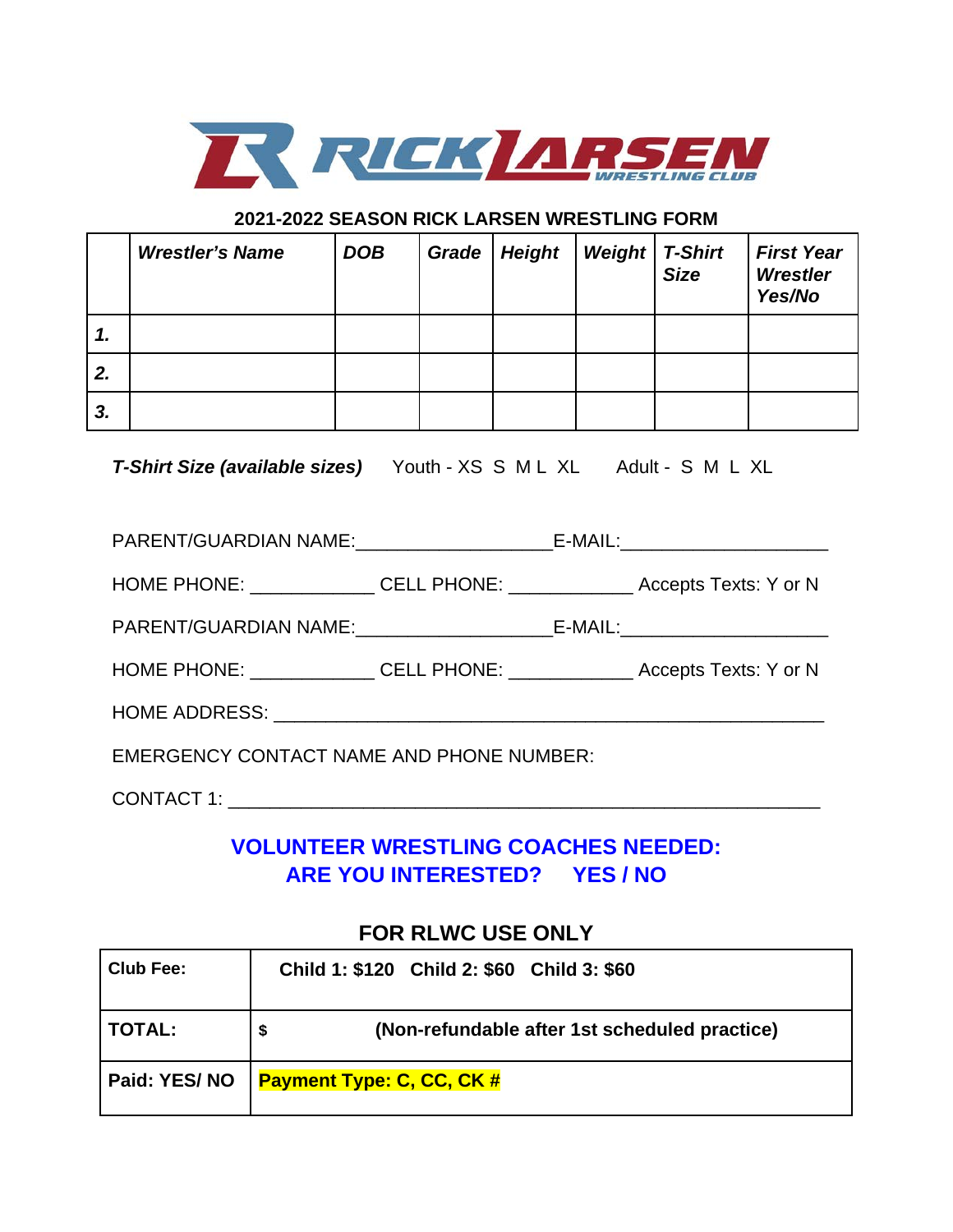## **Rick Larsen Wrestling Club Assumption of Risk, Liability & Release Waiver**

Release and Waiver of Liability and Indemnity Agreement (Read carefully before signing). In consideration of being permitted to participate in any way in RICK LARSEN WRESTLING CLUB indicated below and/ or being permitted to enter for any purpose any restricted area (here in defined as any area where in admittance to the general public is prohibited), the parent(s) and/ or legal guardian(s) of the minor participant named below agree:

**RICK LARSEN WRESTLING CLUB has put in place preventative measures to reduce the spread of COVID-19; however, we cannot guarantee that you or your child(ren) will not become infected with COVID-19. Further, attending the indoor group workouts could increase your risk and your child(ren)'s risk of contracting COVID-19. By signing this agreement, I acknowledge the contagious nature of COVID-19 and voluntarily assume the risk that my child(ren) and I may be exposed to or infected by COVID-19 by attending the practices and that such exposure or infection may result in personal injury, illness, permanent disability, and death. I understand that the risk of becoming exposed to or infected by COVID-19 at practices may result from the actions, omissions, or negligence of myself and others, including, but not limited to, employees, volunteers, and program participants and their families.**

I/We fully understand and acknowledge that: (a) There are risks and dangers associated with participation in RICK LARSEN WRESTLING CLUB events and activities, which could result in bodily injury, partial and/ or total disability, paralysis, and death. (b) The social and economic losses and/ or damages, which could result from these risks and dangers described above, could be severe. (c) These risks and dangers may be caused by the action, inaction or negligence of the participant or the action, inaction or negligence of others, including but not limited to, the Releases named below. (d) Risks do include infectious skin diseases such as ringworm, impetigo, to name a few. (e) There may be other risks not known or are not reasonably foreseeable at this time.

I/We accept and assume such risks and responsibility for the losses and/or damages following such injury, disability, paralysis or death, however caused and whether caused in whole or in part by the negligence of the Releases named below.

I/WE HEREBY RELEASE, WAIVE, DISCHARGE AND COVENANT NOT TO SUE RICK LARSEN WRESTLING CLUB facility used by the participant, including its owners, managers, promoters, lessees of premises used to conduct RICK LARSEN WRESTLING CLUB events or programs, premises and event inspectors, underwriters, consultants and others who give recommendations,directions, or instructions to engage in risk evaluation or loss control activities regarding RICK LARSEN WRESTLING CLUB facility or events held at such facility and each of them, their directors, officiers, agents, employees, all for the purposes herein referred to as "Releasee"... FROM ALL LIABILITY TO THE UNDERSIGNED, my/our personal